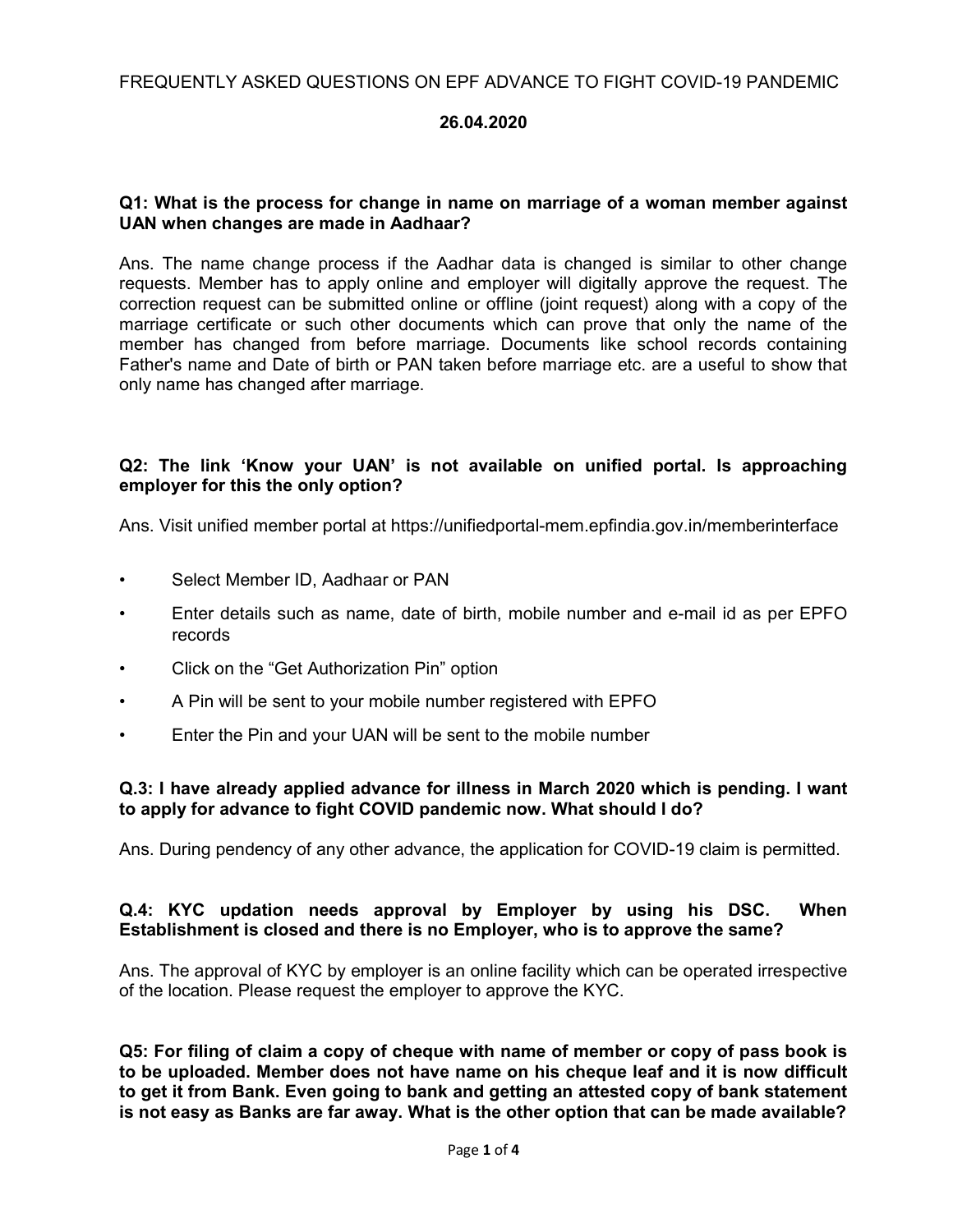Ans. As per prevailing instructions it is mandatory to upload a cheque leaf containing the printed name of the member, or the first page of the bank Passbook or bank statement containing the name, account number and IFSC. This is required to ensure that the bank account number uploaded in the KYC is correct and erroneous payments are avoided.

#### Q.6: I have worked for two companies and working in third one now. How to get PF accumulations of earlier companies transferred to present one so that I can file claim for COVID advance?

Ans. In case the name, date of birth and gender in all the accounts is same, the member can apply online for transfer through his login. The present UAN should be validated with Aadhar. In case of difference once he gets the basic details corrected in other accounts, he can apply online.

#### Q.7: You claim to settle COVID advance claims within 72 hours? It is over 4 days when I applied. I have still not received the money in my bank account. Why?

Ans. EPFO settles claims for availing advance to fight COVID-19 pandemic within 03 working days. After processing of the claims, cheque is sent to the bank for crediting amount to bank account of the claimant. Bank usually take additional one to three working days to credit advance in your bank account.

## Q.8: I live in city A and work in City B. However, Head Office of my company is in city C. Which EPF office has to be contacted for any matter?

Ans. You should approach EPF office where your establishment is registered. To find concerned EPF office where your establishment is registered visit https://unifiedportalepfo.epfindia.gov.in/publicPortal/no-auth/misReport/home/loadEstSearchHome

- Fill in establishment PF code or name
- Enter captcha and click on search
- Establishment details will appear in tabular format.
- Confirm the establishment Id, Name and Address and in column four EPF office name is provided.

#### Q.9: I need to contact the EPF office through email or phone. Please provide me contact details of EPF office.

Ans. Please visit https://www.epfindia.gov.in/site en/Contact us.php. Click on the Zonal office under which EPF Regional/District office falls>> Click on concerned Regional/District office to get their contact details.

# Q.10: I have applied for COVID epidemic advance. How to check status of my claim?

Ans. Visit https://passbook.epfindia.gov.in/MemberPassBook/Login. Click online services>> track claim status.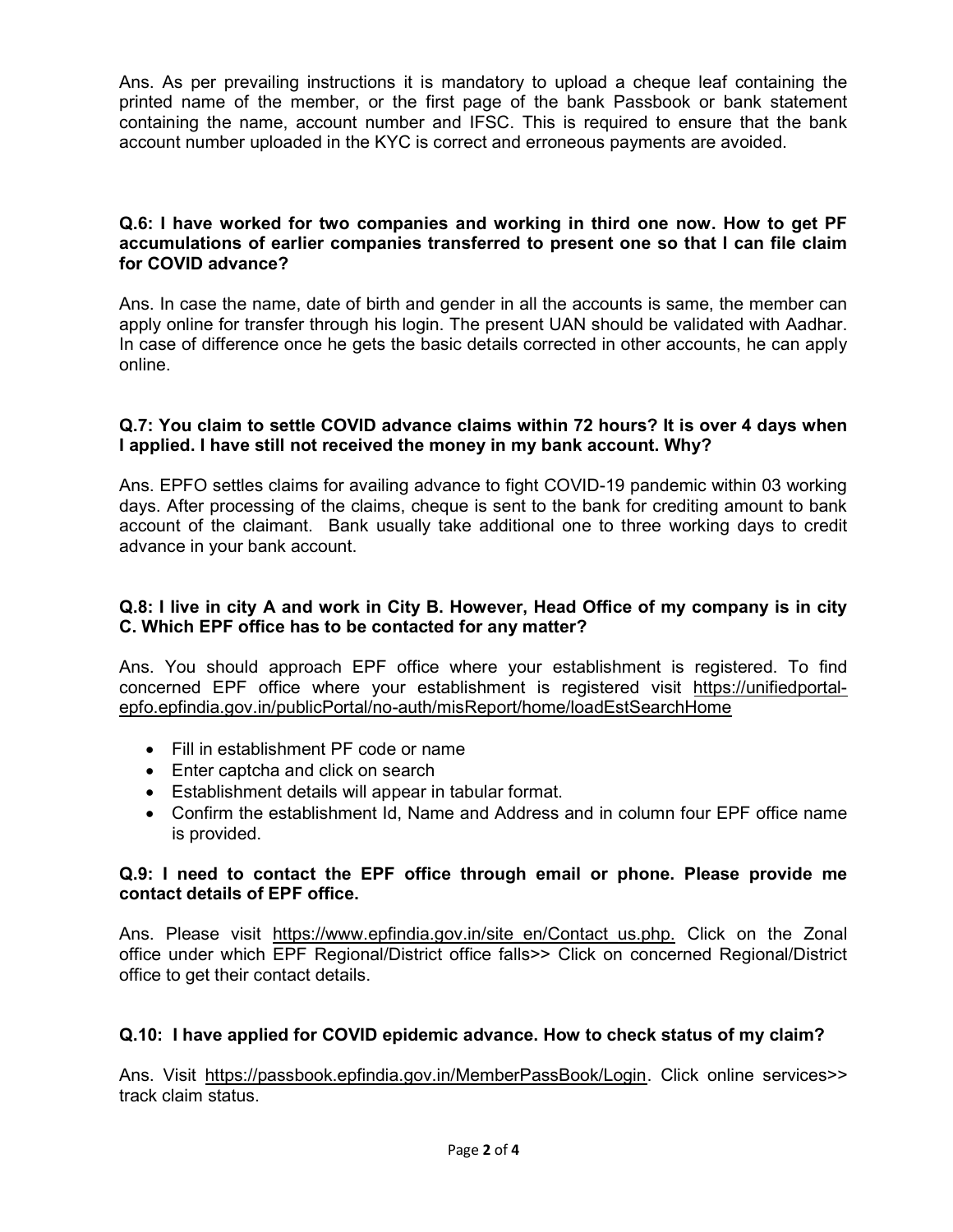#### Q.11: I work in a company in Jammu which was covered under J&K PF Act. Since last year this company is covered under Employees Provident Fund Act, 1952. Can I file claim for fighting COVID pandemic?

Ans. Yes member can apply for advance from the contributions received by EPFO.

## Q.12: Why your toll-free number is not accessible?

Ans. Services will be resumed shortly. Pending resumption of services, you may contact us on our Facebook and twitter handle "socialepfo". You can raise your grievances at epfigms.gov.in.

#### Q.13: I have a balance of Rs 100000 in my PF account and applied for Rs 75000 advance for COVID. At the rate of 75%, I should get Rs. 75000. Why a much lesser amount has been credited to my account?

Ans. The 75% of the amount standing to your credit is maximum permissible limit and the same is applicable if it is lesser than basic wages and dearness allowances for three months. If 75% of the balance is more than three months wages, advance equal to three months wages (Basic+DA) is sanctioned as per the rules. If your monthly wage is Rs.20000, the entitled advance amount is Rs 60000 only. If the monthly wages are Rs 30000, the amount of advance will be restricted to Rs.75000.

#### Q.14: I am not able to file COVID claim. Please help me.

The process is also noted below:

- **a.** Login to Member Interface of Unified Portal (https://unifiedportalmem.epfindia.gov.in/memberinterface)
- b. Go to Online Services>>Claim (Form-31,19,10C & 10D)
- c. Enter your Bank Account and verify
- d. Click on "Proceed for Online Claim"
- e. Select PF Advance (Form 31) from the drop down
- f. Select purpose as "Outbreak of pandemic (COVID-19)" from the drop down
- g. Enter amount required and Upload scanned copy of cheque and enter your address
- h. Click on "Get Aadhaar OTP"
- i. Enter the OTP received on Aadhaar linked mobile.
- **j.** Claim is submitted

#### Q.15: I have balance available in my account. How many times I can get advance to fight COVID?

Ans. The advance to fight COVID-19 pandemic is available once only.

# Q.16: What is the last date for applying COVID advance?